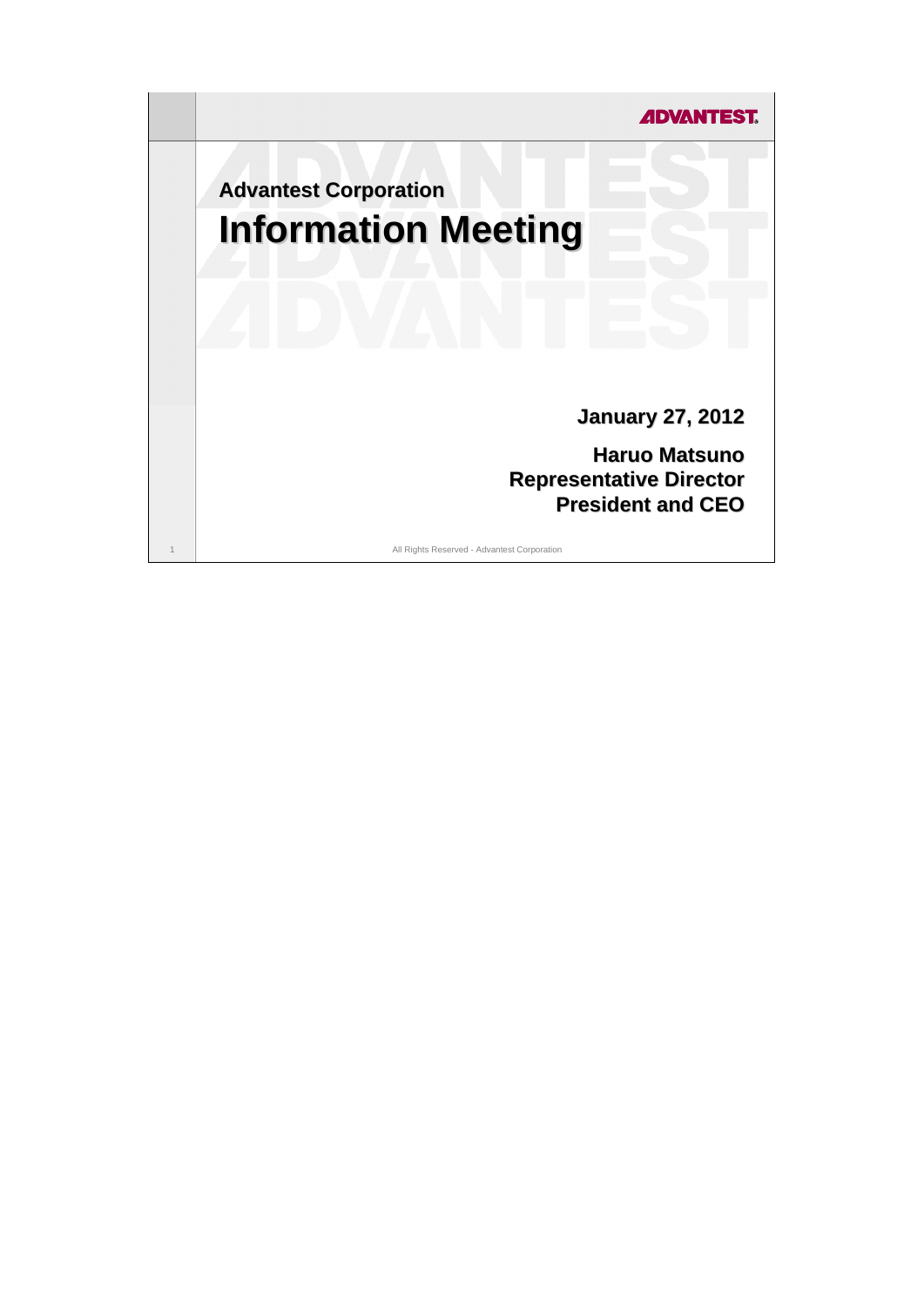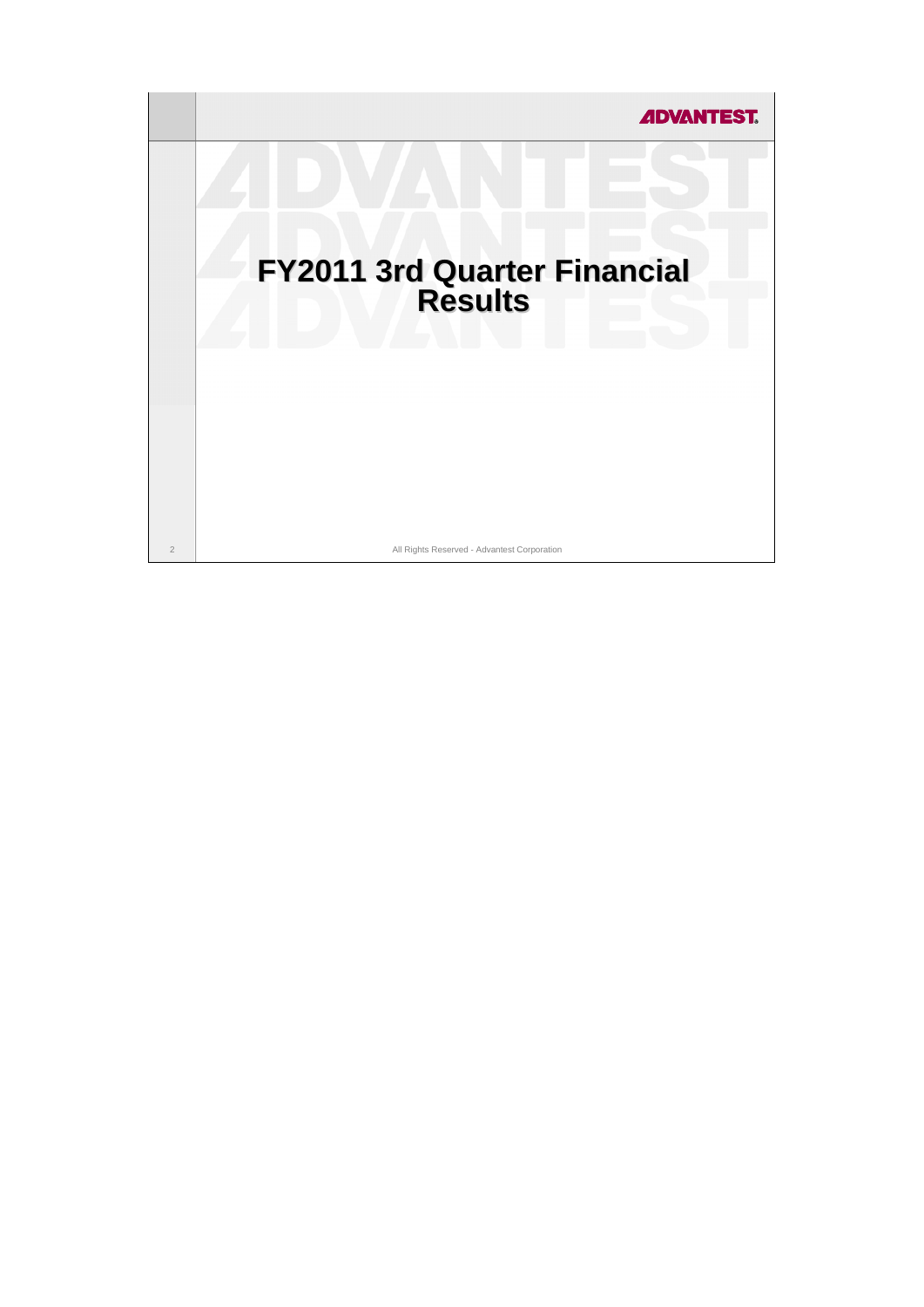# **Summary of Results Summary of Results**

**ADVANTEST** 

|   |                                                                 | FY2011 |        |        |                   |        |                              |
|---|-----------------------------------------------------------------|--------|--------|--------|-------------------|--------|------------------------------|
|   |                                                                 |        |        | 3Q     |                   |        | 1-3Q Cumulative              |
|   | $(\angle B)$                                                    | 1Q     | 20     | Actual | $Q$ on $Q$<br>(%) | Actual | Y on Y<br>(%)                |
|   | Orders                                                          | 38.4   | 27.6   | 25.9   | $-6.1$            | 91.9   | 21.8                         |
|   | Sales                                                           | 26.8   | 37.7   | 30.7   | $-18.4$           | 95.2   | 22.7                         |
|   | Cost of Sales                                                   | 13.7   | 20.5   | 17.3   | $-15.3$           | 51.5   | 27.6                         |
|   | <b>Gross Profit</b>                                             | 13.1   | 17.2   | 13.4   | $-22.0$           | 43.7   | 17.4                         |
|   | Operating Income                                                | 0.8    | $-3.1$ | $-3.0$ |                   | $-5.3$ |                              |
|   | Non-operating income                                            | $-0.4$ | $-2.0$ | $-0.4$ |                   | $-2.8$ |                              |
|   | Income Before Tax                                               | 0.4    | $-5.1$ | $-3.4$ |                   | $-8.1$ | $\qquad \qquad \blacksquare$ |
|   | Net Income                                                      | 0.3    | $-4.8$ | $-3.2$ | ٠                 | $-7.7$ | ۰                            |
|   | Operating Income<br>(excluding integration-related<br>expenses) | 1.6    | 1.0    | $-0.5$ |                   | 2.1    | $-65.4$                      |
|   | Backlog                                                         | 41.2   | 40.0   | 35.2   | $-12.0$           | 35.2   | 93.7                         |
| 3 | All Rights Reserved - Advantest Corporation<br>2012/1/27        |        |        |        |                   |        |                              |

○ 3rd Quarter (3Q) and 1-3Q Cumulative Results Summary

- In 3Q
	- ・Orders down 6% QoQ to 25.9 billion yen Orders from MPU makers slowed and production adjustments and restrictions on new CapEx continued at customers
	- ・Sales down 18% QoQ to 30.7 billion yen MPU and memory-related sales slowed

#### ・For income:

|  | $\cdot$ Operating loss |  | 3.0 billion yen |
|--|------------------------|--|-----------------|
|--|------------------------|--|-----------------|

- ・ Loss before tax 3.4 billion yen
- ・ Net loss 3.2 billion yen
- ・Verigy integration expenses in Q3 2.5 billion yen Excluding integration expenses, operating loss 0.5 billion yen
- ・ Backlog 35.2 billion yen Verigy accounts for about 30%
- In 1-3Q
	- ・ Orders 91.9 billion yen YoY up 22%
	- ・ Sales 95.2 billion yen YoY up 23%
	- Both figures flat YoY excluding Verigy accretion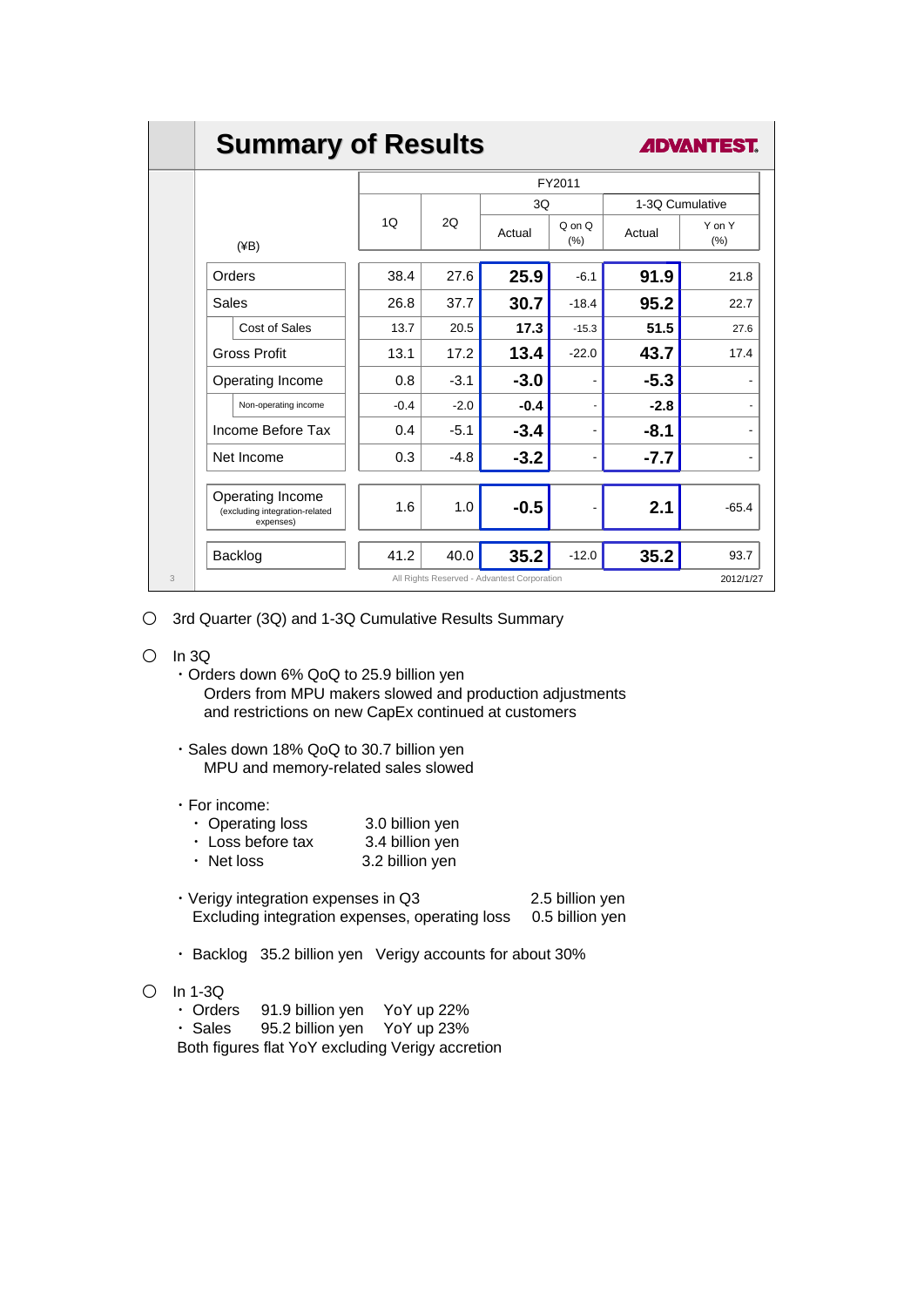| FY2010<br>2Q<br>1Q<br>2Q<br>3Q<br>1Q<br>4Q<br>18.6<br>30.8<br>23.3<br>21.3<br>33.6<br>38.4<br>Orders | FY2011<br>3Q  | Q on Q  |
|------------------------------------------------------------------------------------------------------|---------------|---------|
|                                                                                                      |               |         |
|                                                                                                      |               | (%)     |
|                                                                                                      | 17.0          | $-8.8$  |
| 28.6<br>25.4<br>22.1<br>26.8<br>30.2<br>23.5<br><b>Sales</b>                                         | 22.0          | $-26.8$ |
| 15.3<br>11.9<br>14.9<br>13.5<br>10.8<br>13.7<br>Cost of Sales                                        | 11.9          | $-22.0$ |
| 11.6<br>13.7<br>11.9<br>11.3<br>13.1<br>14.9<br><b>Gross Profit</b>                                  | 10.1          | $-31.7$ |
| 1.8<br>2.9<br>1.2<br>0.2<br>1.6<br>Operating Income                                                  | 1.5<br>$-0.9$ |         |
| 29.7<br>27.6<br>22.3<br>18.2<br>29.6<br>41.2<br>Backlog                                              | 24.7          | $-17.1$ |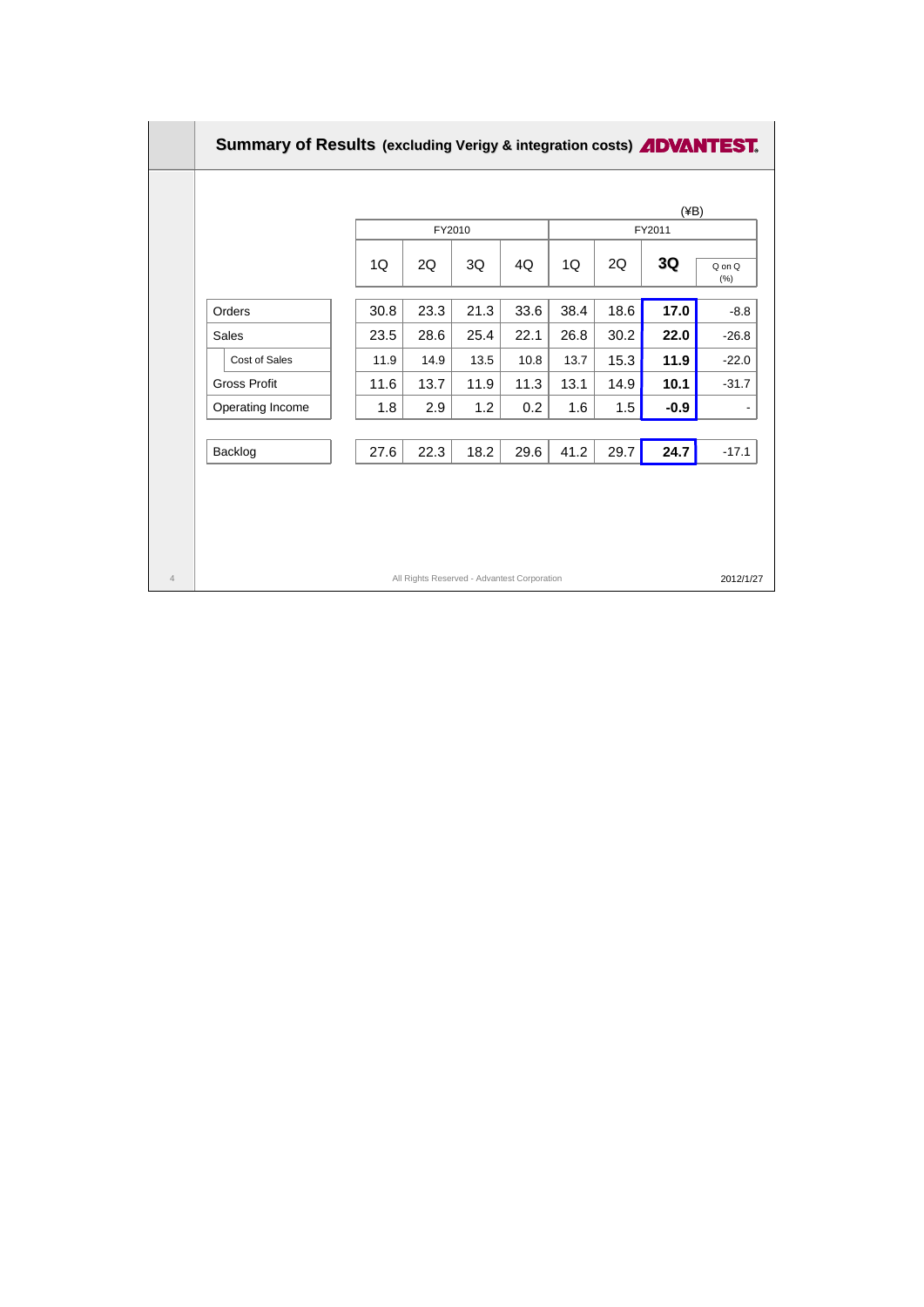

- O FY 3Q Orders by Business Segment
- Semiconductor & Component Test Systems
	- ・ QoQ down 17% 18.2 billion yen
	- ・ Verigy contribution 6.4 billion yen

(Main factors in decline)

- ・Non-memory Testers
	- ・ T2000 orders from MPU makers declined,
	- Overall low utilization at semiconductor makers
- ・Memory Testers
	- ・ Falling DRAM prices on stagnant PC demand, Many memory makers restricting new CapEx
- Mechatronics Systems
	- ・ QoQ up 45% 4.4 billion yen

(Main factor in rise) ・Recovery in handler orders

O Services, Support & Others ・ QoQ up 15% 5.2 billion yen

(Main factor in rise)

・Increased service contracts due to seasonality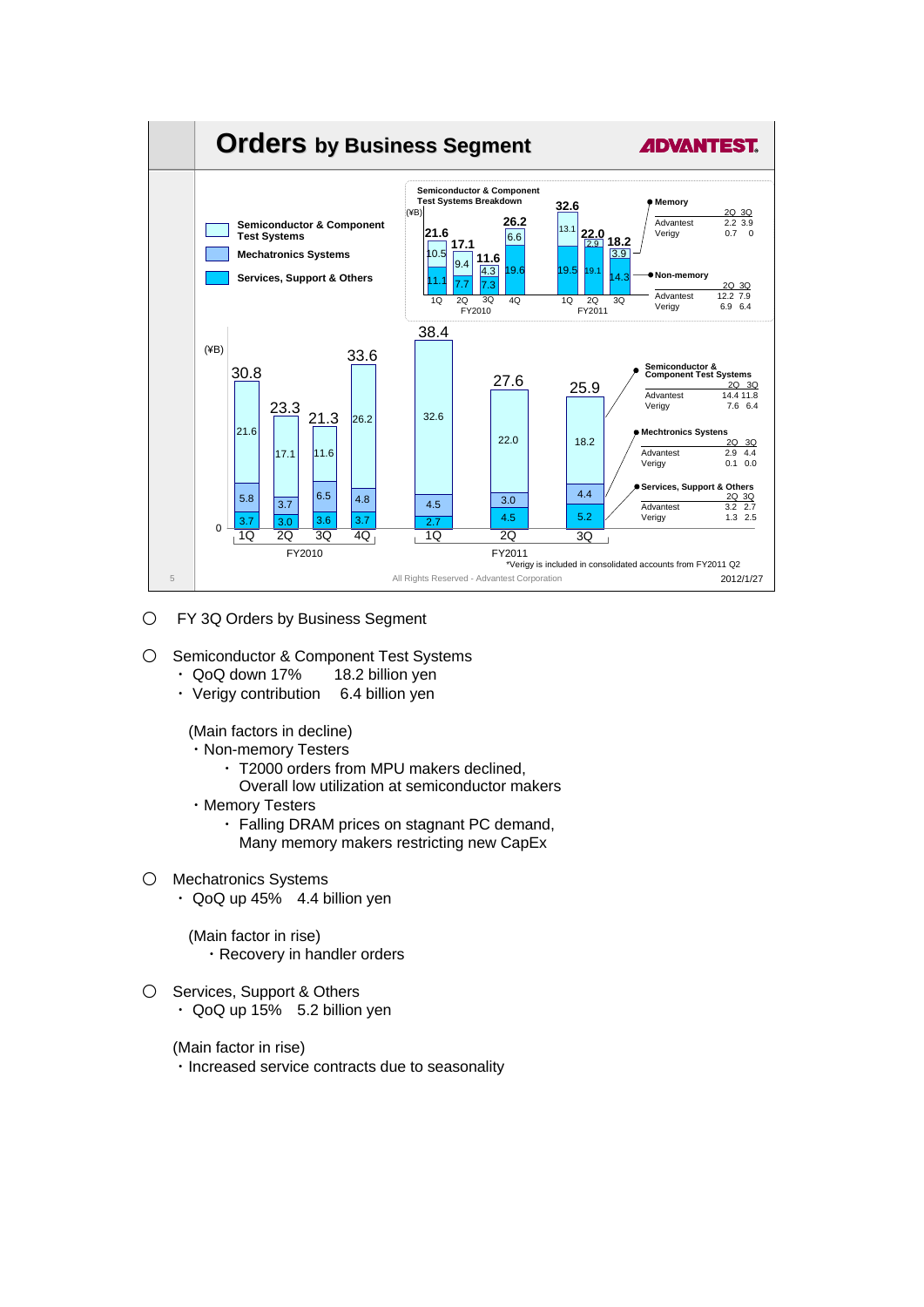

- FY2011 3Q Orders by Region
	- ・Taiwan

 $\cdot$  QoQ up 5 times 5.7 billion yen

(Main factors in rise)

・Higher orders from communications chip makers, Memory testers orders canceled in Q2 – comparison effects

・Japan

・ QoQ up 44% 5.2 billion yen

(Main factor in rise)

・Higher T2000 orders from micro controller makers

- ・China
	- ・ QoQ down 88% 0.5 billion yen

(Main factor in decline) ・Lower demand for memory and non-memory testers

- ・Americas
	- ・ QoQ down 54% 3.7 billion yen

(Main factor in decline)

・ Lower T2000 orders from MPU makers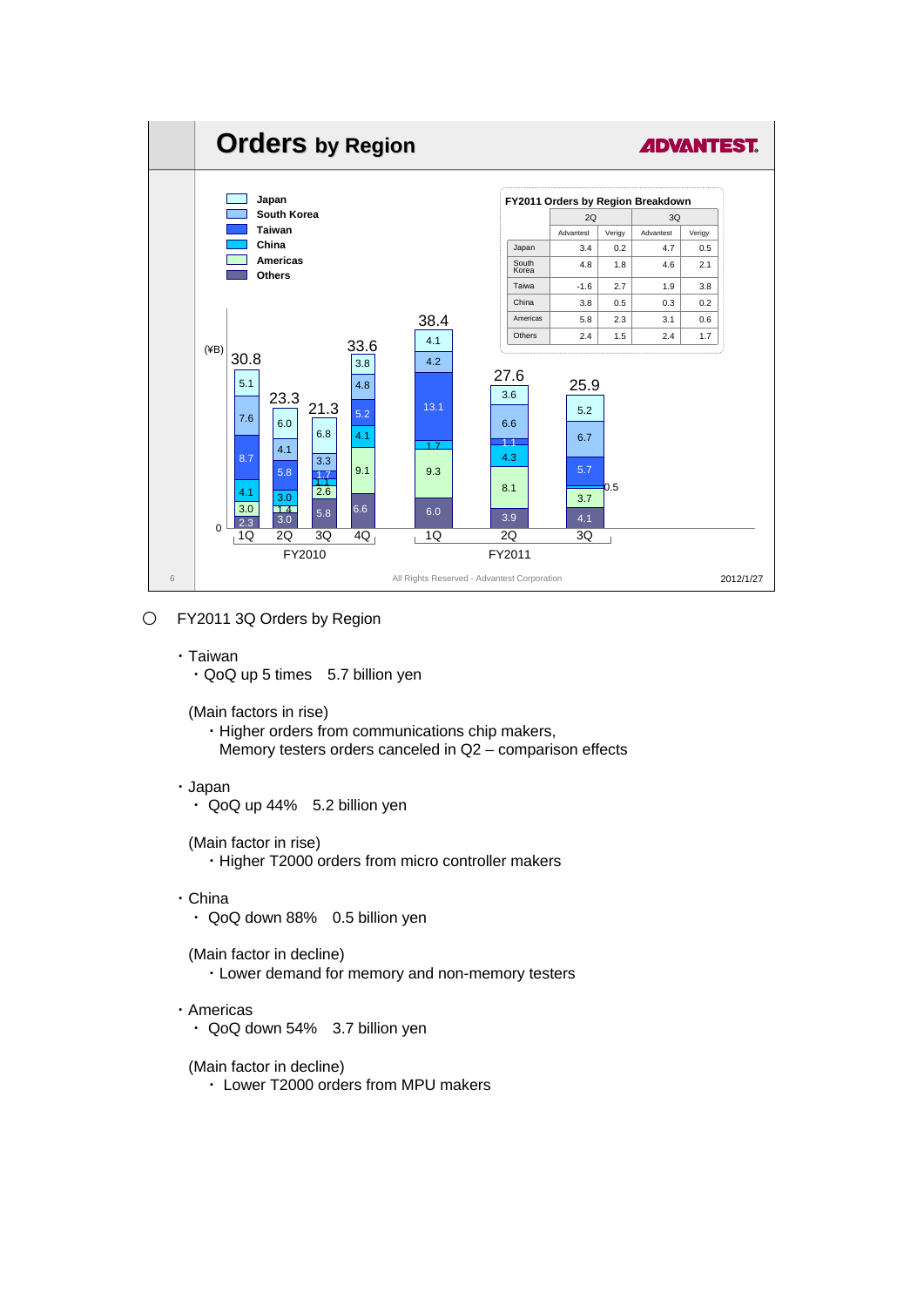

- FY2011 3Q Sales by Business Segment
- Semiconductor & Component Test Systems ・ QoQ down 30% 20.6 billion yen

(Main factor in decline) ・Non-memory testers ・Lower T2000 sales to MPU makers

○ Mechatronics Systems ・ QoQ down 26% 4.4 billion yen

> (Main factor in decline) ・Investment restrictions at customers

O Services, Support & Others ・ QoQ up 21% 5.8 billion yen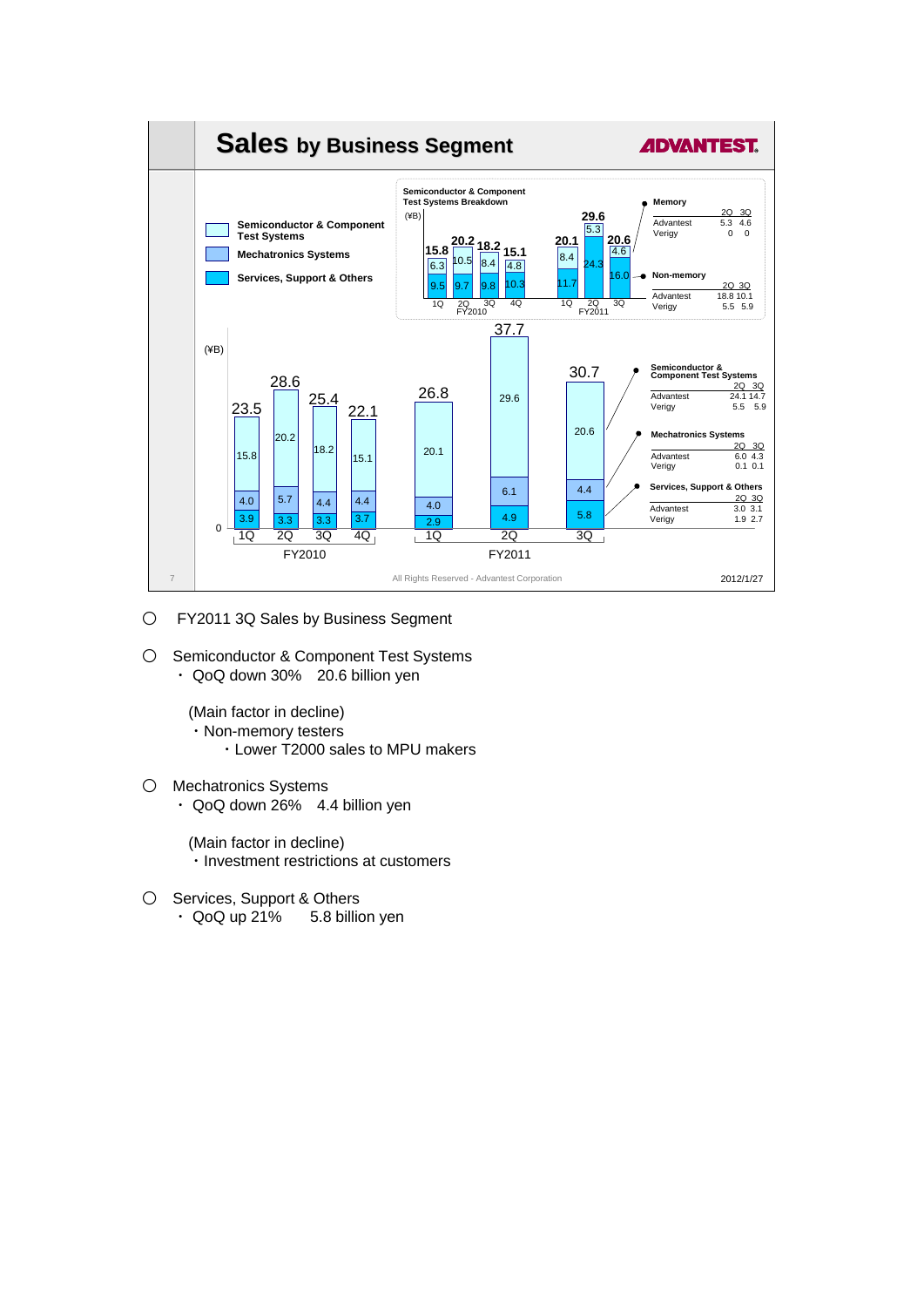

- O FY2011 3Q Sales by Region
	- ・Sales fell in Taiwan and the Americas
	- ・Americas
		- ・ QoQ down 56% 5.0 billion yen
		- (Main factor in decline)
			- ・Lower T2000 sales to MPU makers
	- ・Taiwan
		- ・ QoQ down 31% 5.7 billion yen

(Main factor in decline)

・ Lower memory tester sales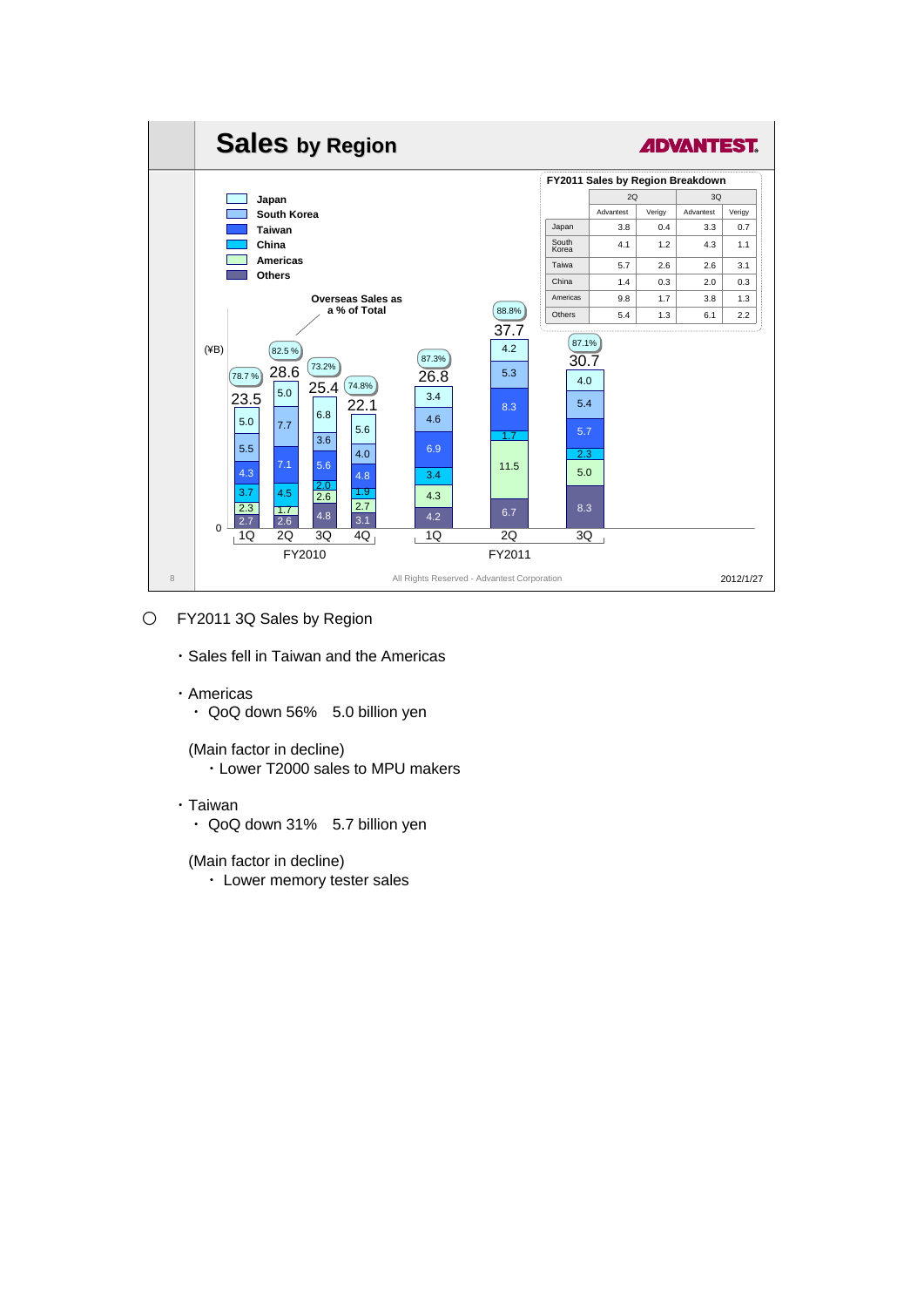

- FY2011 3Q Operating Income
	- ・ Gross Profit Margin 43.6% ・ Margin excluding integration expenses 49.3%
	- ・ Operating Expenses 16.4 billion yen
		- ・ Integration expenses 0.8 billion yen
		- ・ Verigy operating exp. 4.6 billion yen
	- ・ Operating Loss 3.0 billion yen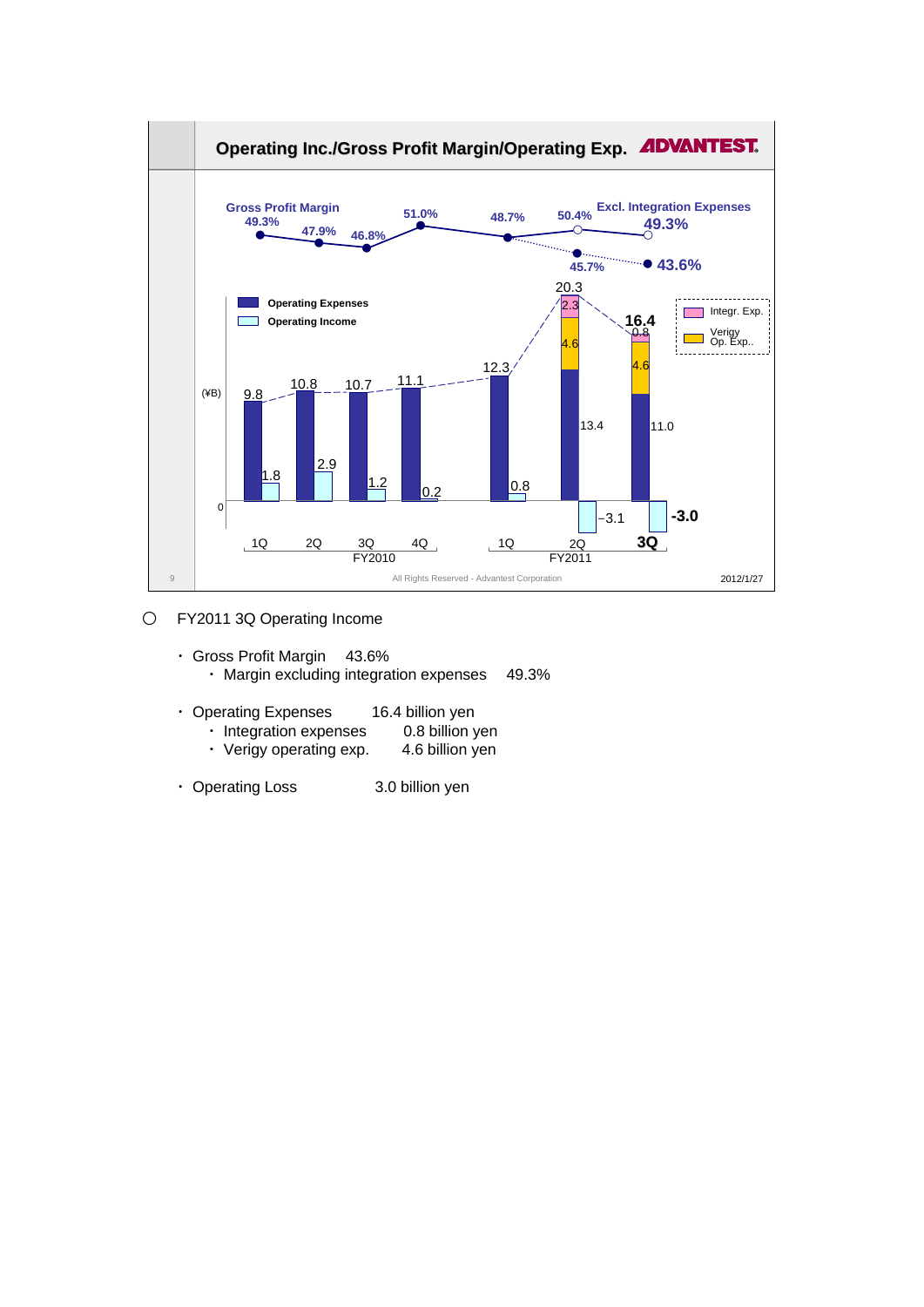

- R&D Expenses
	- ・ QoQ down 4% 7.7 billion yen
	- ・ Verigy R&D 2.2 billion yen
- CapEx
	- ・1.0 billion yen
- O Depreciation & Amortization
	- ・2.1 billion yen
	- ・Intangible asset amortization within integration expenses 0.7 billion yen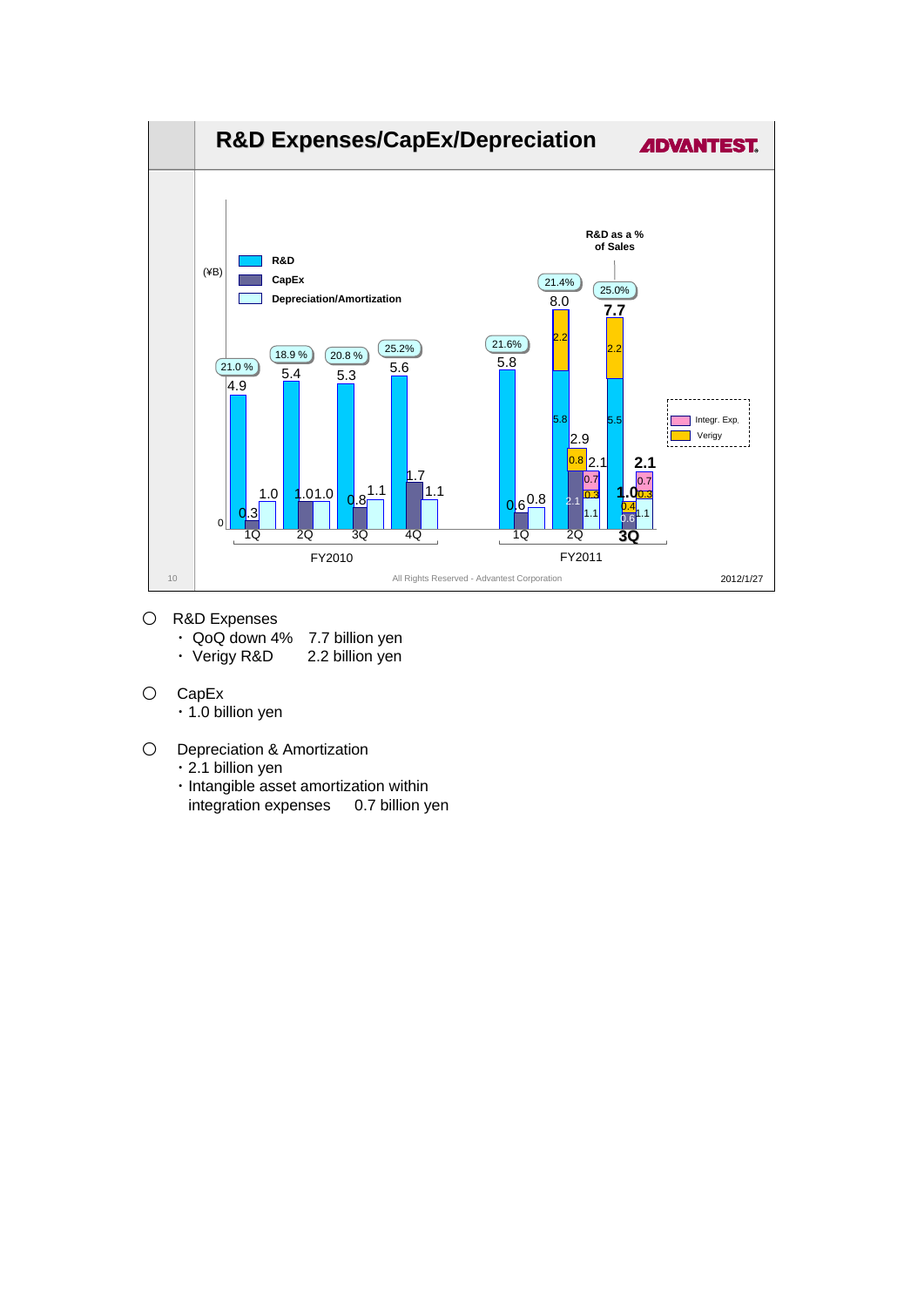

- Balance Sheet as of Dec. 31 2011
- Assets
	- ・Cash, cash equivalents and short-term investments Up 0.2 billion yen vs. Sept. 30 2011 65.4 billion yen
	- ・Inventories Down 2.1 billion yen vs. Sept. 30 2011 33.3 billion yen
	- ・As of Dec. 31 2011 Intangible Assets 15.6 billion yen Goodwill 34.6 billion yen
- Total Assets

Down 9.4 billion yen vs. Sept. 30 2011 219.5 billion yen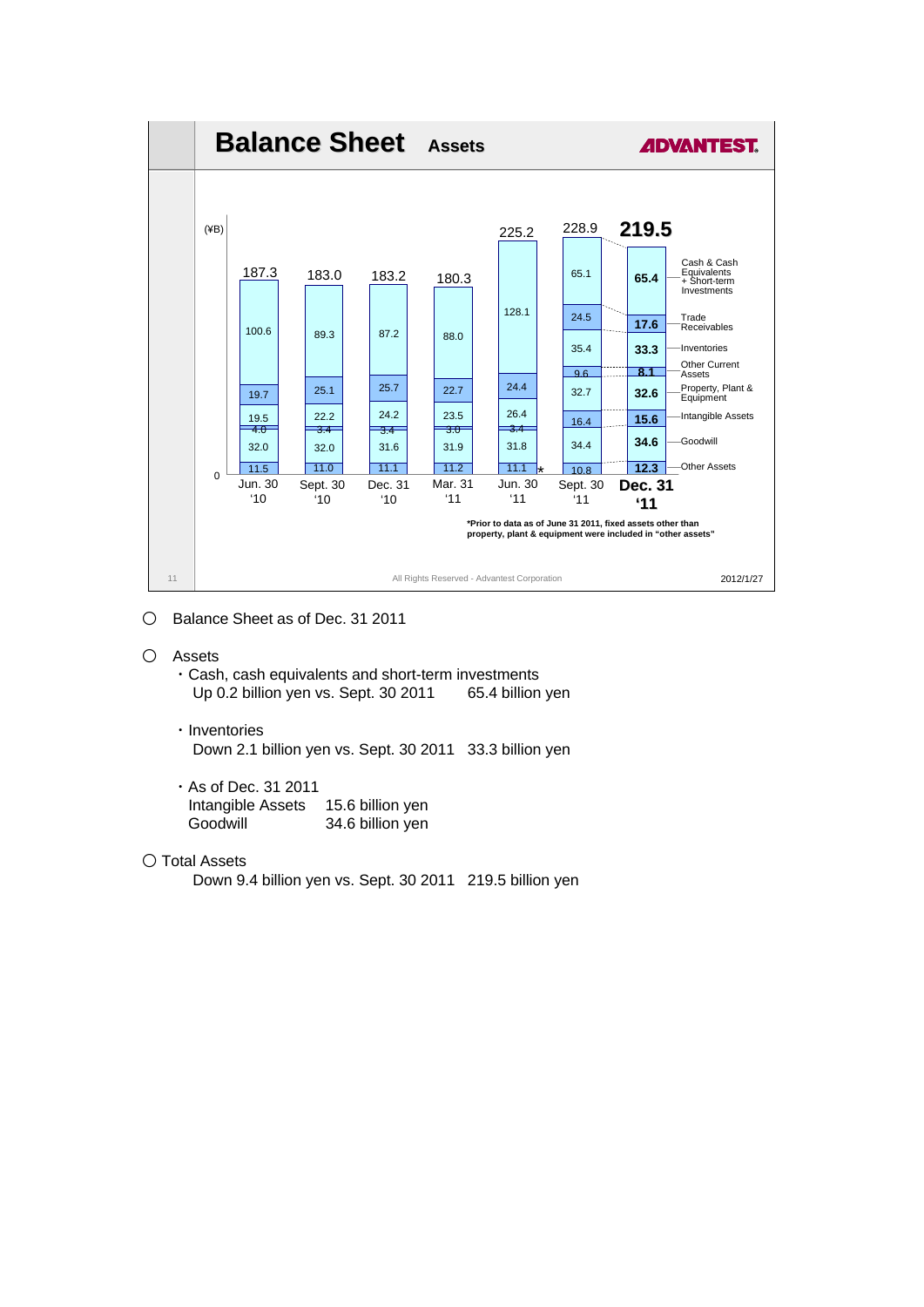

- Liabilities & Equity
	- ・Equity 125.0 billion yen
	- ・Equity-to-Assets Ratio Up 1.3% points 57.0%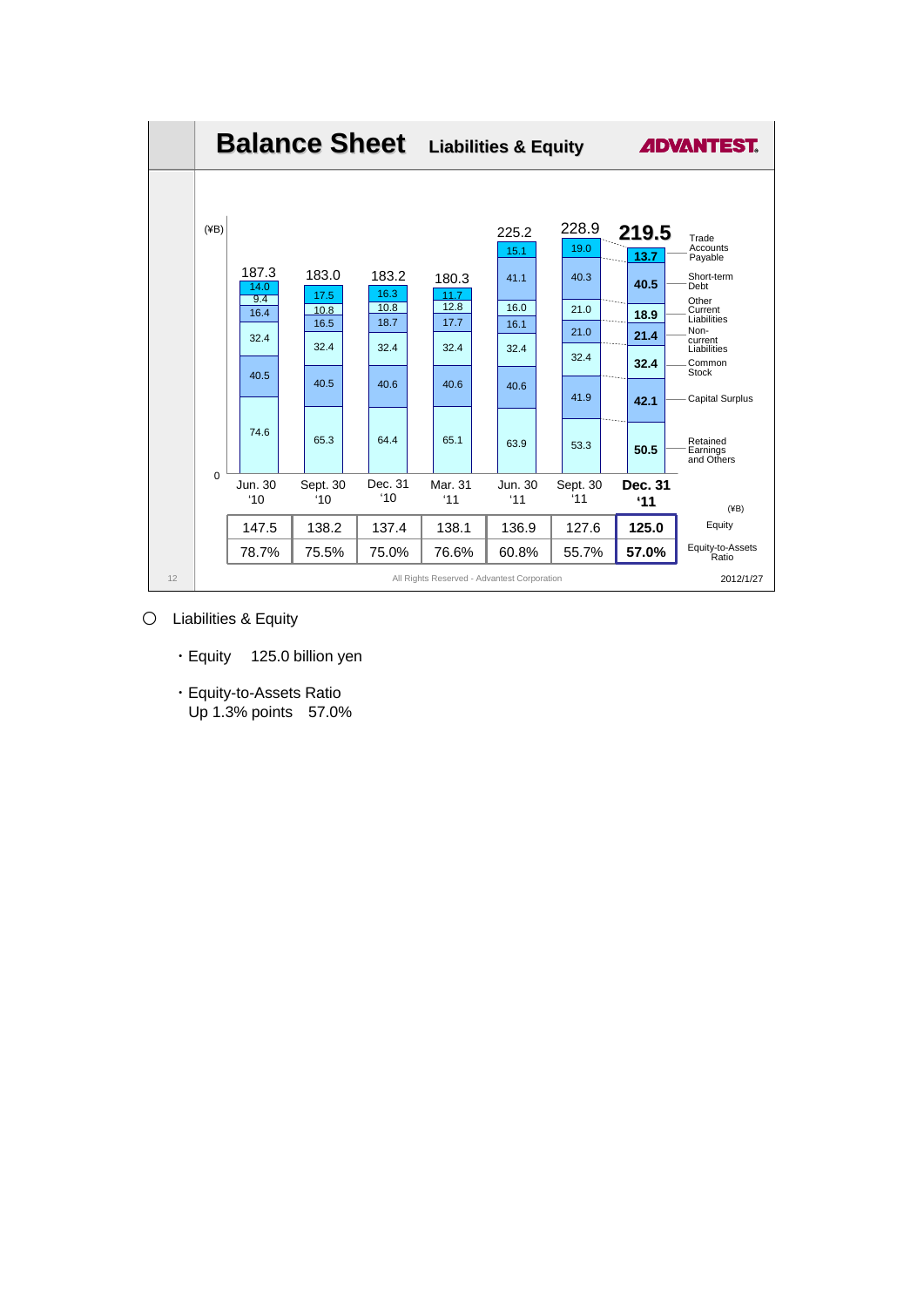

○ The next section provides an overview of Advantest's outlook for FY2011 Q4 onward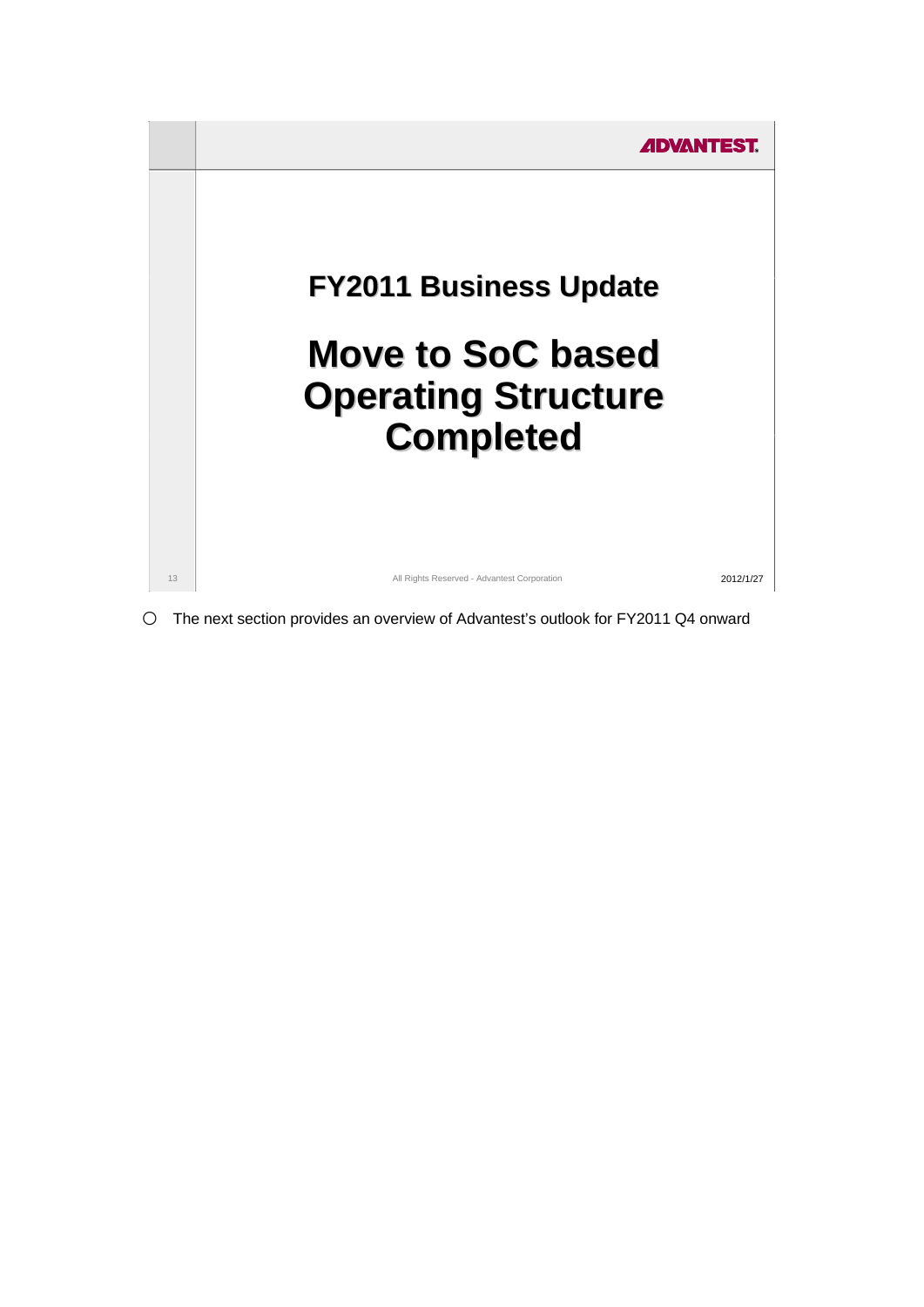

## O Business Outlook Going Forward

- ・Consumer demand has slowed, and with exception of a few major customers, customers are cautious on new tester investment. Particularly in testers for PC DRAM, continued price declines mean severe conditions persist. In non-memory testers, end-product demand remains weak and utilization rates at customers remains low
- ・However, Advantest has received business inquires, from major US and South Korean communications IC makers, for testers for chips used in smart phones and tablet computers. Recovery in orders is in sight
- ・In this environment, efforts to increase market share in non-memory testers are bearing fruit. According to an internal study, non-memory tester market share increased to around 50% as of 2011 year end. Shifting the business focus going forward, the move from an DRAM-based to SoC-based business structure is complete
- ・Moreover, terahertz wave spectroscopic/imaging analysis system and external sales of MEMS relays, which previously were only used in-house, launched from FY2012. Advantest's commitment to actively cultivating new business fields, for further operating stability, is un-wavered.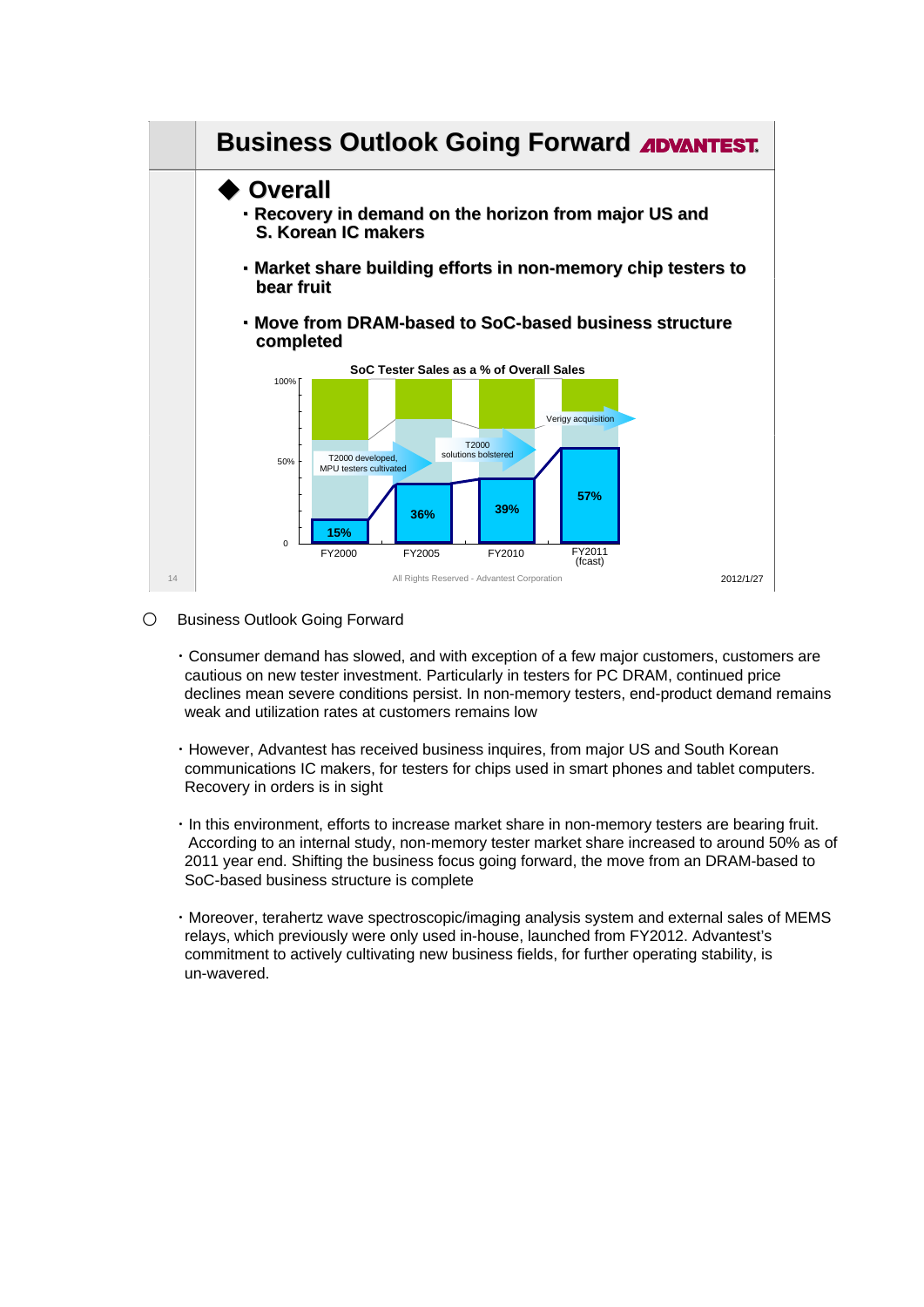

○ Tester Market Outlook Going Forward

- ・In non-memory testers, driven by increased demand for communication equipment such as smart phones, Advantest expects increased demand for communications IC testers – a strongpoint of Verigy products
- ・Advantest also expects growth in MPU and AP testers, particularly for APs fitted to smart phones and tablet computers
- ・As a new market in non-memory testers, inquiries for image senor solutions has been strong. Advantest also expects further adoption globally by major customers of power chip testers
- ・In the memory test market, the main driver of demand is expected to be testers for mobile DRAM, for which speed continues to increase
- ・Along with higher speeds in NAND flash memory, the T5773 for NAND flash memory, announced last year, is also expected to see strong demand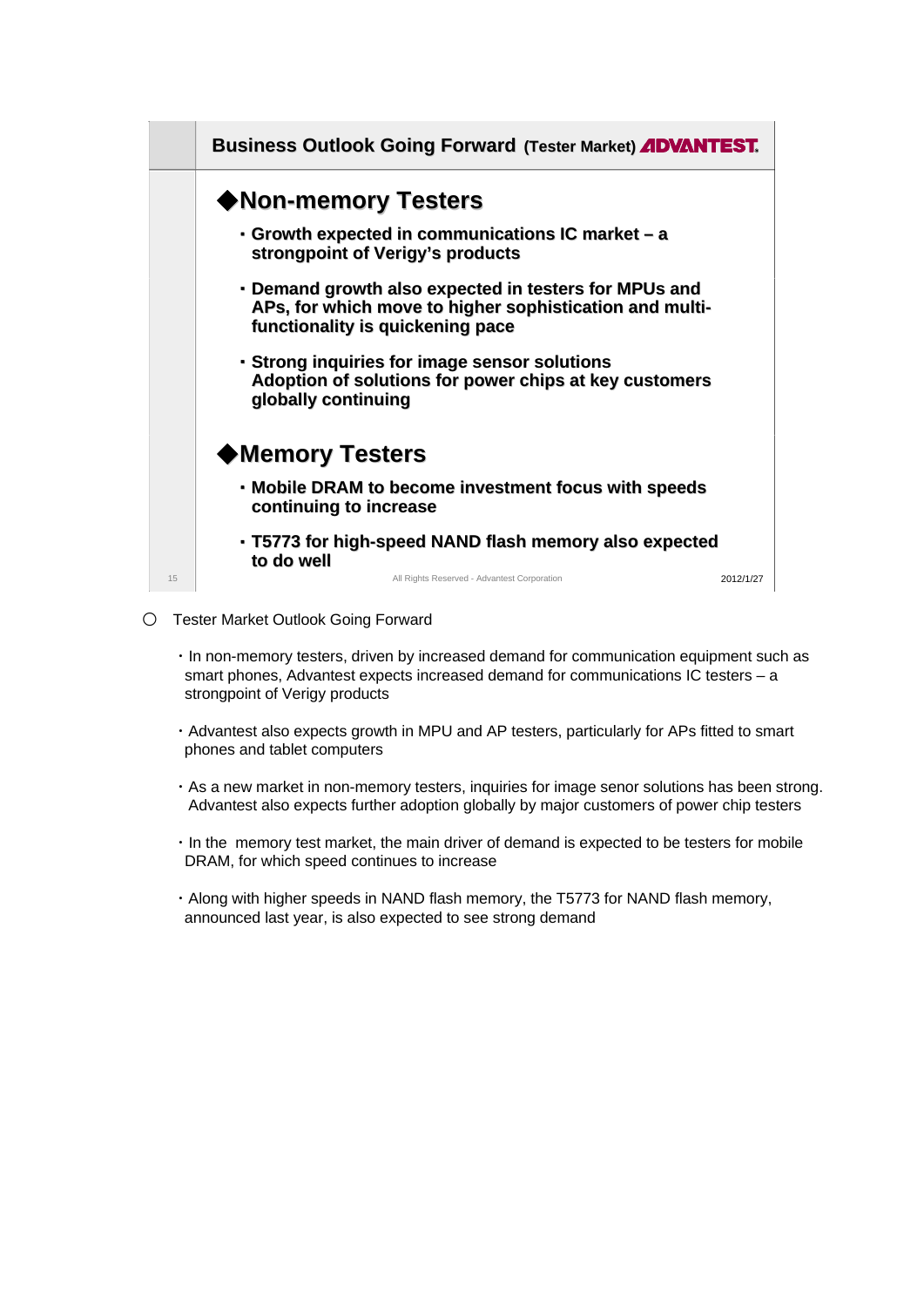

# ○ **Verigy Integration Progress**

- ・Advantest is building an operating structure to maximize synergies
- ・Verigy is currently a wholly-owned subsidiary of Advantest From FY2012, the two companies will be merged as one From April 2012, with a general principal of one region-one company, offices will be consolidated and operations strengthened in each region
- ・Reallocation of sales and service engineering staff has already begun; the integration has started even before the legal integration
- ・In R&D, overlapping development themes at the two companies are being adjusted R&D processes are already being combined Combing strong points of both companies' technologies, R&D started for overwhelmingly superior new products
- ・To improve margins, Advantest started working on parts commonization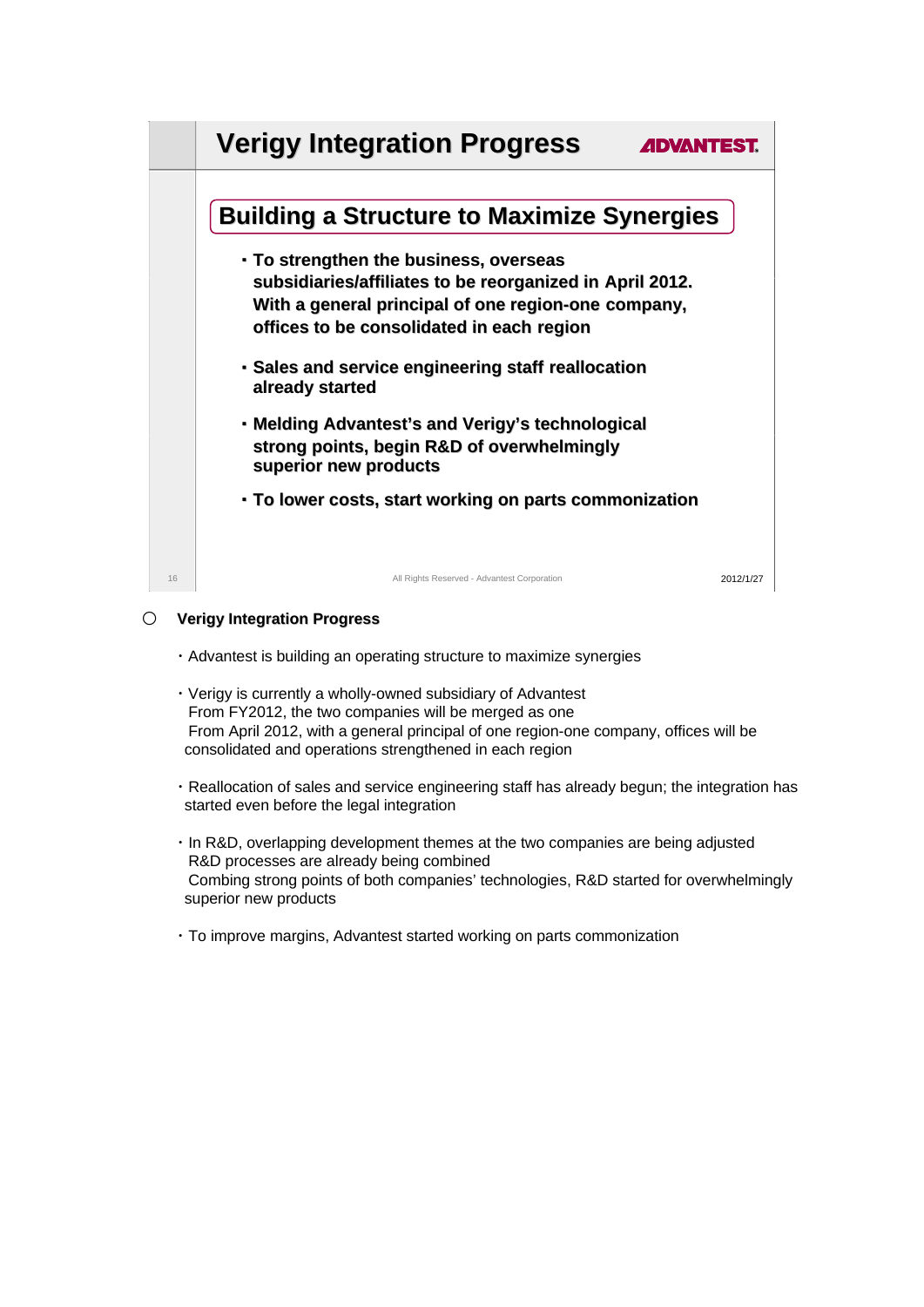

# ○ **Verigy Integration Progress (continued)**

- ・2.5 billion yen booked in Q3 for integration expenses 0.9 billion yen expected in Q4 8.3 billion yen expected in total for the full year
- ・Goodwill impairment not foreseen this FY
- ・According to Advantest estimates, overall tester market share grew sharply to about 49% at CY2011 end. Fusing the power of Advantest and Verigy, Advantest will furthermore raise share greatly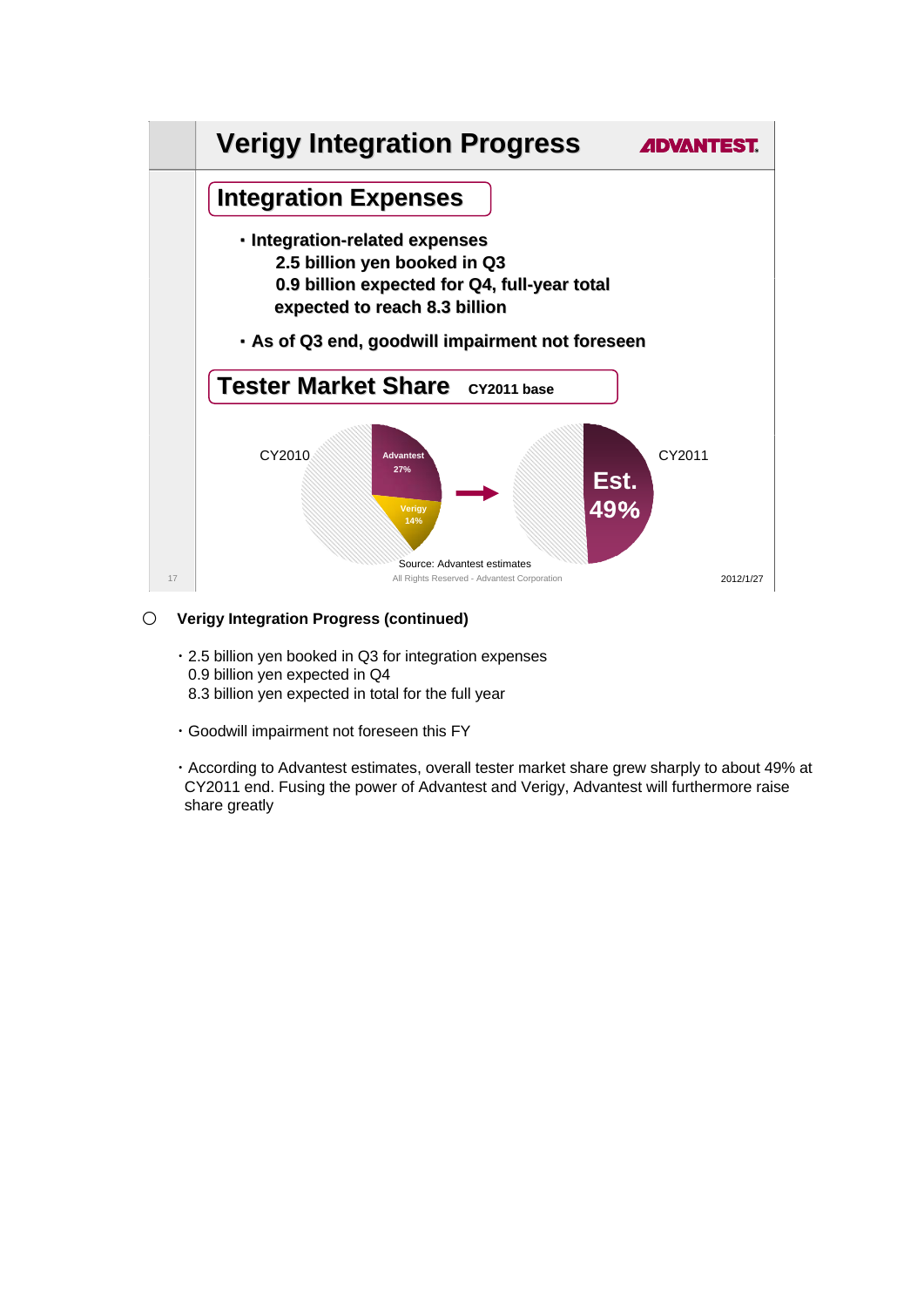|                                                                 | <b>FY2011 Earnings Forecasts</b>                           |                                             |         | <b>ADVANTEST.</b> |           |
|-----------------------------------------------------------------|------------------------------------------------------------|---------------------------------------------|---------|-------------------|-----------|
|                                                                 | <b>Advantest Plans Annual Dividend of 15 yen per share</b> |                                             |         |                   |           |
|                                                                 |                                                            |                                             |         |                   | (4B)      |
|                                                                 |                                                            |                                             | FY2011  |                   |           |
|                                                                 | FY2010                                                     | $1-3Q$                                      | 40      | <b>Total</b>      | YoY       |
|                                                                 |                                                            |                                             | (fcast) | (fcast)           | (% )      |
| Orders                                                          | 109.0                                                      | 91.9                                        | 33.1    | 125.0             | 14.7      |
| Sales                                                           | 99.6                                                       | 95.2                                        | 42.8    | 138.0             | 38.5      |
| Operating Income                                                | 6.1                                                        | $-5.3$                                      | 6.3     | 1.0               | $-83.6$   |
| Net Income                                                      | 3.2                                                        | $-7.7$                                      | 6.7     | $-1.0$            |           |
|                                                                 |                                                            |                                             |         |                   |           |
| Operating Income<br>(excluding integration-related<br>expenses) | 6.1                                                        | 2.1                                         | 7.2     | 9.3               | 52.5      |
| Backlog                                                         | 29.6                                                       | 35.2                                        | 25.5    | 25.5              | $-14.1$   |
| 18                                                              |                                                            | All Rights Reserved - Advantest Corporation |         |                   | 2012/1/27 |

# ○ FY2011 Q4 Forecasts

- \* Orders 33.1 billion yen<br>
Sales 42.8 billion ven
- 42.8 billion yen
- ・Operating income 6.3 billion yen
- ・Net income 6.7 billion yen
- FY2011 Full Year Forecasts

| $\cdot$ Orders | 125.0 billion yen |
|----------------|-------------------|
|----------------|-------------------|

| YoY up | 14.7% |
|--------|-------|
|--------|-------|

- ・Sales 138.0 billion yen YoY up 38.5%
- ・Operating 1.0 billion yen
- Income YoY down 83.6%
- ・Net loss 1.0 billion yen
	- YoY down 4.2 billion yen
- In step with business expansion, Advantest plans a FY2011 full-year dividend of 15 yen per share
- Mid-term Management Targets

| - Sales                                                | 250.0 billion yen |
|--------------------------------------------------------|-------------------|
| - Operating margin                                     | 20% or higher     |
| - Tester & handler combined market share 50% or higher |                   |

Advantest is working to meet these targets in FY2014